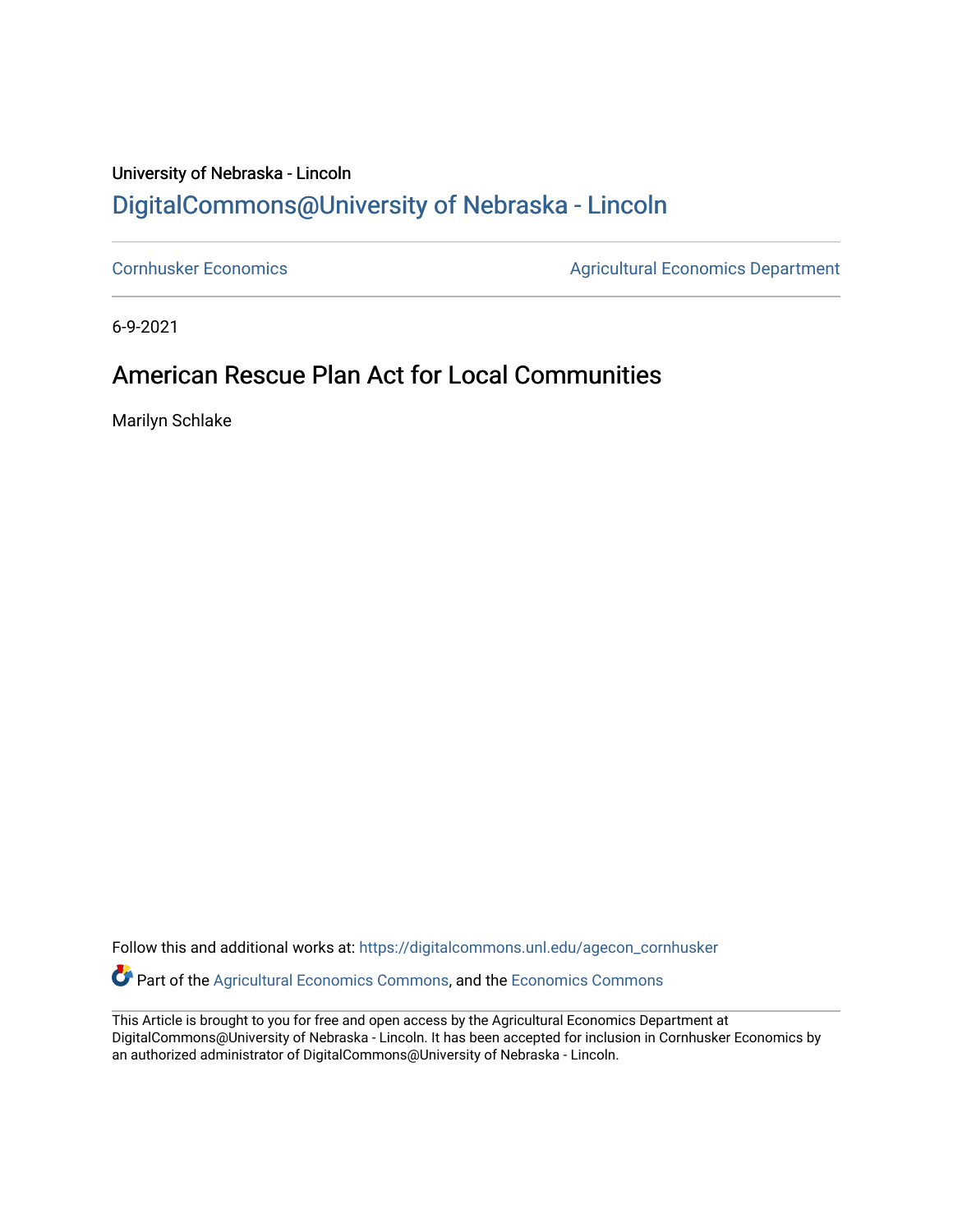agecon.unl.edu/cornhuskereconomics

# Cornhusker Economics

# American Rescue Plan Act for Local Communities

On March 11, 2021, the American Rescue Plan Act (ARPA) was signed into law by President Biden. ARPA provides direct relief to all 19,000 cities, towns and villages across the United States affected by COVID-19. The purpose of ARPA is to support pandemic recovery efforts, replace public sector lost revenue, spur job growth, jump start economic growth through household and business stabilization and address systemic public health and economic challenges.

Funds will be administered by the U.S. Treasury directly to municipalities (over 50,000 population) and to the state for distribution to local governments with populations under 50,000. Of the \$65.1 billion, 70% of the funds (\$45.57 billion) will be allocated to cities with over 50,000 population and the remaining \$19.53 billion (30%) to the smaller locales. These are not competitive grants and do not require federal application. However, communities will need to work with the state to obtain funds.

In addition to funds for local governments, counties and states will receive APRA funds. Anticipated Nebraska state and local allocations are currently estimated at \$1.77 billion - \$1.1 billion at the state level and \$667 million for local governments (cities and counties). The Nebraska Department of Education and school districts will receive \$545 million bringing Nebraska's estimated ARPA funds to \$2.3 Billion.

### **ARPA - Local Government Guidelines**

Distribution guidelines for Non-Entitlement Units (NEU) of Local Governments (cities under 50,000) are

still being developed at the time of this article. However, general guidance will help communities better understand and strategically prepare for fund distribution.

The amount of funds distributed to local governments is based on the proportion of the population in the NEU (community under 50,000) as a share of the total population of all NEUs in the state, according to the most recent Census data. These are estimates that may be determined by other factors, per state recommendations. spreadsheet of estimated funding allocations can be found on the House Committee on Oversight and Reform website (see site, bottom of page).

**Eligible Usage.** On May 17, the Department of Treasury issued Interim Final Rule Guidelines for usage of the ARPA funds. Categories of Eligible Uses and examples are:

- **Support public health expenditures**, by funding COVID-19 mitigation efforts, medical expenses, behavioral healthcare, and certain public health and safety staff;, i.e., PPE purchases, ventilation improvements in key settings, prevention/ mitigation support for congregate living facilities and schools.
- **Address negative economic impacts caused by the public health emergency**, including economic harms to workers, households, small businesses, impacted industries, and